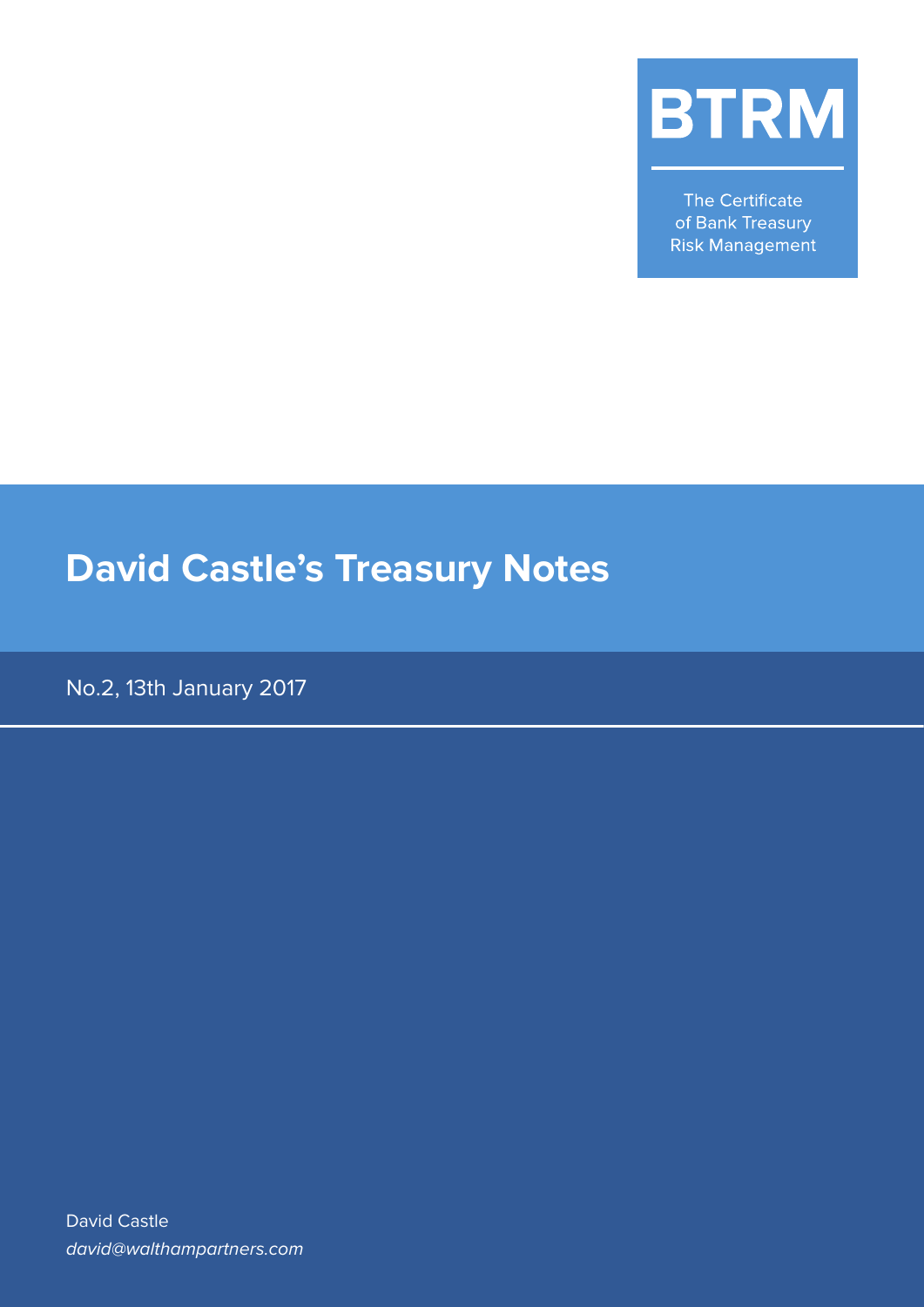## 4 minute read.

#### **Adverse weather conditions. Treasury Top Trumps.**

I promise not to provide a bi-weekly weather report in this column but the opportunity to again refer to the adverse weather at the time of writing seemed too tempting to pass up as we head into a week of change in the global political scene.

Snow has fallen across much of the UK and while light so far has increased the risk of "black ice" creating unseen slip or skid risk – this could equally be applied to markets as the U.S. Presidential inauguration approaches as does the U.K. Supreme Court ruling on Parliament requirements around Brexit, expected a week later.

The BBC helpfully added to last evenings weather forecast that 30 years ago this week the U.K. was covered in deep snow with temperatures of 8 below Celsius freezing and travel all but shut down. So, they inferred, things aren't so bad after all.

Could they be right for Treasury?

Back in 1987 Ronald Reagan was U.S. President, Margaret Thatcher was re-elected as U.K. Prime Minister for a third term, inflation in the U.S. was 3.66% while in the U.K. it stood at 4.2%.

Meanwhile Federal Reserve interest rates rose from 7.0% to 7.25% then fell to 6.75% and in the U.K the Bank of England rate started at 11% and ended at 8.5% with moves both up and down during the year. In October of 1987 there was a global stock market crash with reports at the time mentioning "after a long period of growth stock markets fell". In the U.S the initial fall was 22.6%, in the U.K. the FTSE was down 26.4% by months' end while in Hong Kong an even more dramatic 45.8% resulted.

### **Things Have Changed In 30 Years**

|                        | 1987              | Today     |
|------------------------|-------------------|-----------|
| U.S. President         | Reagan            | Trump     |
| U.K. Prime Minister    | Thatcher          | May       |
| U.K. Base Rate         | $11\%$            | 0.25%     |
| U.S. FED Rate          | 6.00%             | 0.75%     |
| U.K. Inflation         | 4.20%             | 120%      |
| U.S. Inflation         | 3.66%             | 1.70%     |
| No.1 Hit Parade        | Reet Petite       | Rockabye  |
| <b>Popular TV Show</b> | <b>Fastenders</b> | Bake Off* |
|                        |                   |           |

Source: Google Search (\*Dec 16)

One of my son's favourite games is Top Trumps. There seems to be a version of this game for just about anything you can think of, ranging from cars to football stars and animals to, of course, U.S. **Presidents** 

What might Treasury's Top Trumps be in 2017, and how might we consider these as the thaw sets in next week (apologies for another weather reference!) here we try to pick a few cards that require thought as to how they might be played.

Just as is the case with the implications of Brexit it is not easy to identify which of the stimulus package announcements from the incoming U.S. administration will be implemented, by when and what their short and medium term impact on financial markets might be.

For a liquidity manager responsible for coverage of international clients or balance sheets the mooted tax repatriation plan is aimed at the \$2.5 trillion in cash that U.S. corporations reputedly hold overseas. A pre-election plan from the Trump campaign included a tax holiday on re-patriated funds indicating a 10%, rather than 35%, rate would be applied.

It remains to be seen if this does, in fact, come to pass and it is a topic that has been much discussed over recent years and was also attempted by the Bush administration in 2003. Expectations of the quantum of funds that may flow back range from \$200bn to \$1trillion – but most commentators suggest that these funds will be used for share buy backs or debt reduction rather than the intended job creation and may also have a marginal effect on corporate bond market issuance.